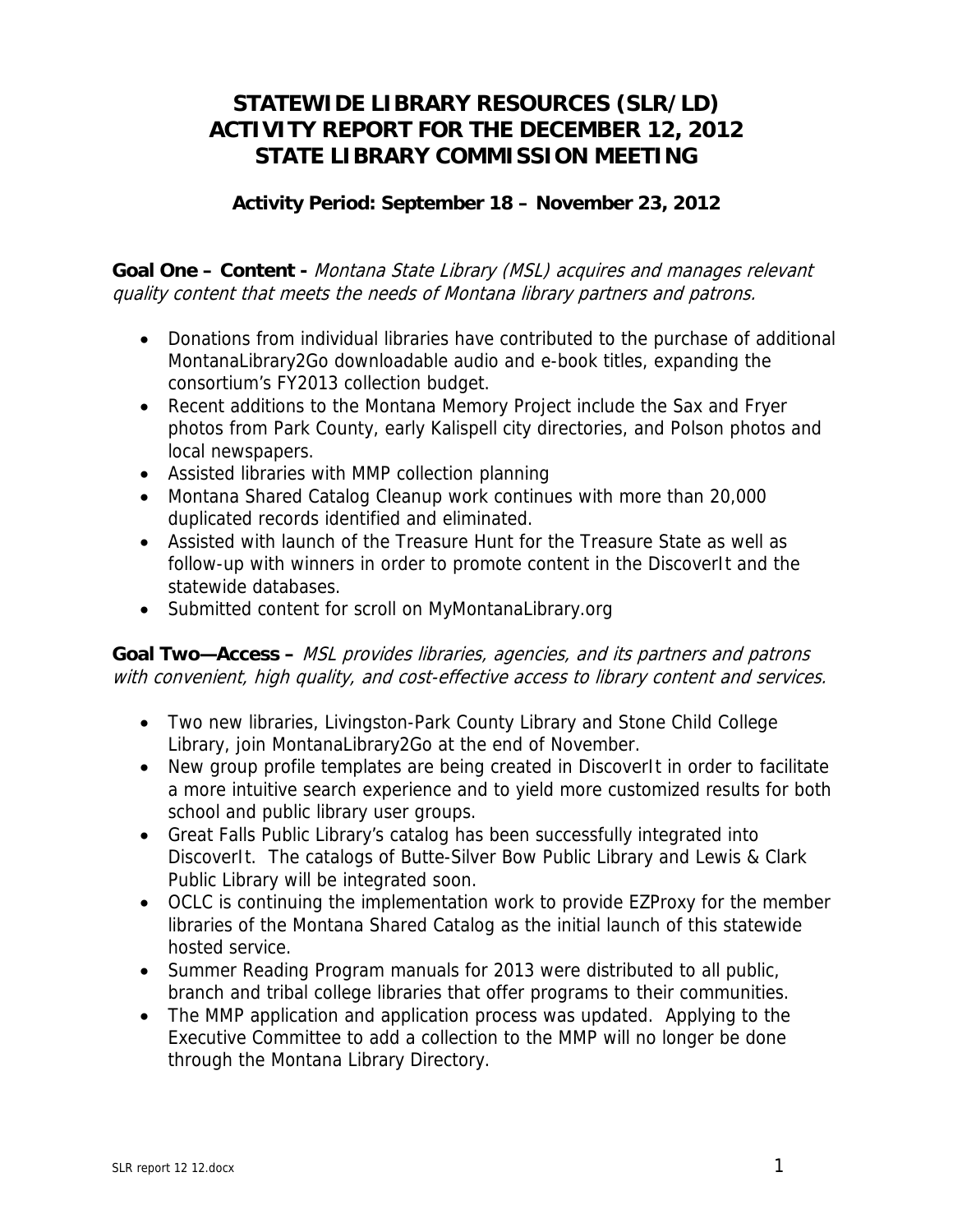- The 2013 LSTA MMP grants were announced and the grant application has been posted. There are five \$1,500 grants available to help libraries prepare and add collections to the MMP.
- The Missoula County Public School district consisting of 17 school libraries and the district library went live in the MSC.
- The MSC's Symphony ILS upgraded to version 3.4.1 (SP2)
- The social library Facebook app has been implemented in two more MSC **libraries**.
- The MSC's Directors Station server went down in mid-October and after exploring several options, it was decided to repair the server and re-install the Directors Station software. Implementation of Directors Station version 4.9.1 began on Nov 15 and is anticipated to be back online during the last week of November.
- Worked with MSL team on redesign of For Librarians part of MSL website

**Goal Three – Training-** MSL provides libraries, agencies, its partners and Montanans with appropriate trainings and training resources so that they can make the best use of the resources offered.

- A demonstration of the Montana Memory Project was done at the annual PLD/ASLD Chico retreat.
- Trainings on scanning and creating records in the MMP were held.
- MSC training in various topics was provided during the membership's Fall meetings.
- Six MSC training sessions were presented at the annual MEA/MFT convention.
- SirsiDynix provided MSC administrative staff training to begin configuration and use of the Enterprise/Portfolio discovery layer.
- MSC new library training held for the Missoula County Public Schools.
- In-person training was provided by SirsiDynix for MSC support staff and selected technical librarians from MSC member libraries on the Symphony Acquisitions module.
- In-person training in searching, customization, and usage reports in DiscoverIt and the statewide databases was presented by Lisa Dennis from EBSCO and MSL staff.
- Three trainings were presented at the MEA/MFT convention on HomeworkMT, DiscoverIt and on effective strategies for teaching adult learners.
- Online webinar trainings were provided on DiscoverIt, an update on the Attorney General's opinion regarding municipal funding for public libraries, early childhood programming, and the Montana Memory Project.
- Presented hands-on session at MLA Fall Retreat on using statewide resources including Ebsco mobile, MSL mobile, tutor.com/tog
- The first of a three part trustee online training course was launched to introduce board members to the job of the board and the role of the individual trustee.
- Implementation of the MSL Learning Portal continued, with SLR/LD staff developing content for the portal using a professional learning community (PLC) model to support each other in this work.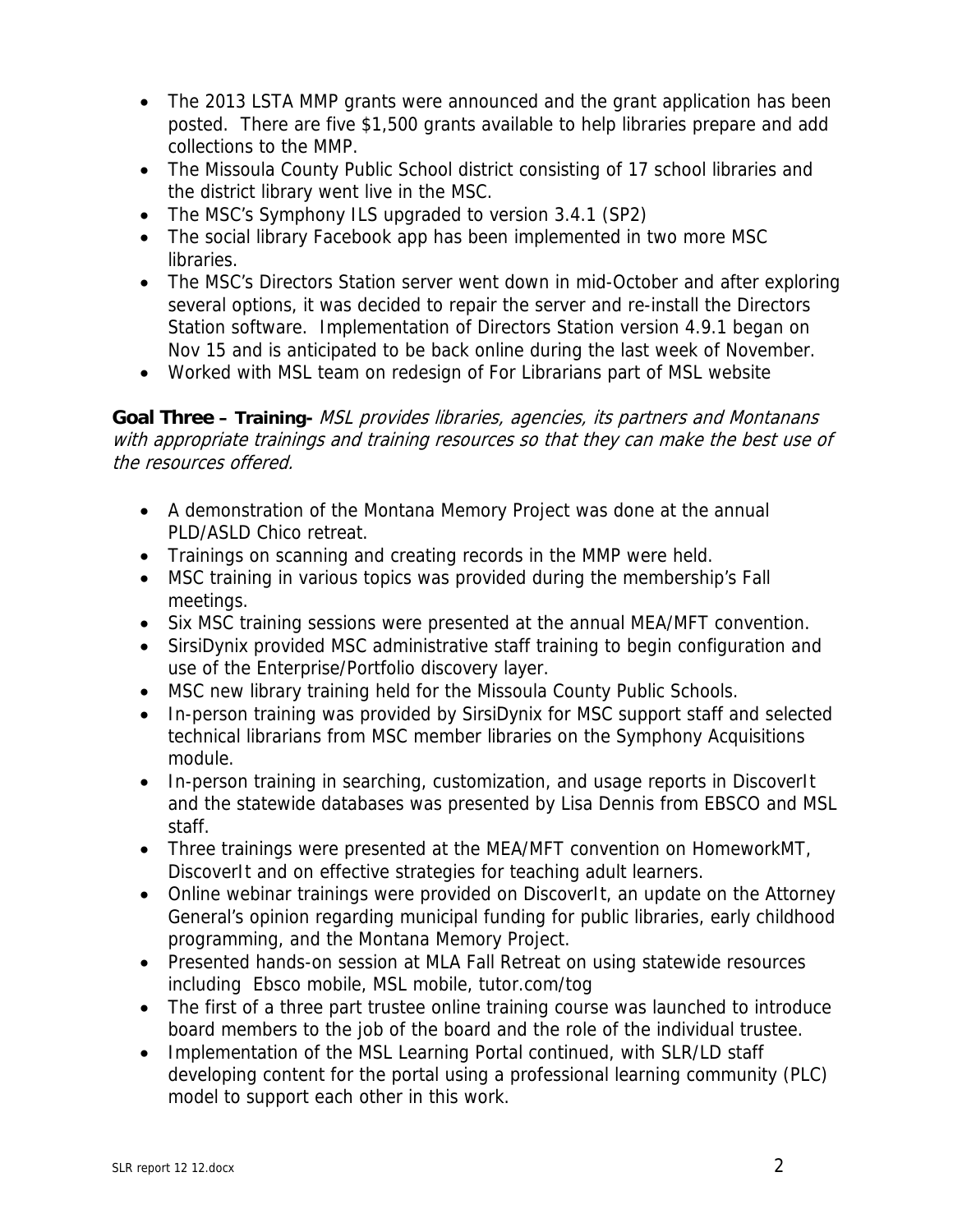- A style manual for the Learning Portal was created which captures the peer discussion related to how the Portal will look and work.
- Training sessions for the morning following Library Legislative Day were planned.
- Three trustee and library director training seminars focusing on leadership were held around the state, presented by Julie Benson-Rosston of the Collaboration Institute and MSL staff.
- Management of the Montana Certification Program for Library Directors, Staff, and Trustees was conferred to the MSL Training and Development Specialist.
- Teamed up with BTOP to present mobile device training to public library patrons.

## **Goal Four - Consultation and Leadership -** MSL provides consultation and leadership to enable its patrons and partners to reach their goals.

- MontanaLibrary2Go members held an executive committee election via GoToMeeting. The elected officials are Trista Smith, Bitterroot Public (At Large); Kelly Anne Terry, Lewistown Public (Medium Public Libraries); Susie McIntyre, Great Falls Public (At Large); Debbi Kramer, Three Forks (Small Public Libraries); and Karla Ritten, Lewis and Clark (Large Public Libraries). The State Library will work with the executive committee to draft bylaws and to identify priorities for the management of MontanaLibrary2Go.
- The SWIM Library Education Project is offering small scholarships to ten individuals from the SWIM region who started the University of North Texas MLIS program in August 2012. An informal evaluation of the UNT program was forwarded to the dean of the library school. The ranking and comments were collected from SWIM students who completed the UNT program this summer. These students must now meet the employment requirement and as part of this process, MSL reviewed 14 positions during this report period.
- The Montana Memory Project Executive Committee met in Helena in October to finalize a contributor survey and approve guidelines for adding audio and video collections to the MMP. The Committee meets face-to-face one time each year.
- Began updating the MSL Trustee Handbook.
- Assisted with the webinar on the Attorney General's Opinion regarding municipal funding for public libraries.
- Suggested titles for MSL professional development collection.
- New director orientations and assistance was provided in several locations.
- Followed up with Stacy Bruhn on updating and enhancing public library statistics reporting in order for library directors to have accurate statistics reports.
- Followed up on consulting and training questions from the MSL Fall Workshop on the open meeting law and Robert's Rules of Order
- Initiated planning for FY2014 Plan of Service at Pathfinder Federation Meeting.
- Attended the MLA Conference Planning Committee meeting to select sessions for the Missoula conference in April.

**Goal Five-Collaboration -** MSL promotes partnerships and encourages collaboration among its partners and patrons so that their information needs can be met.